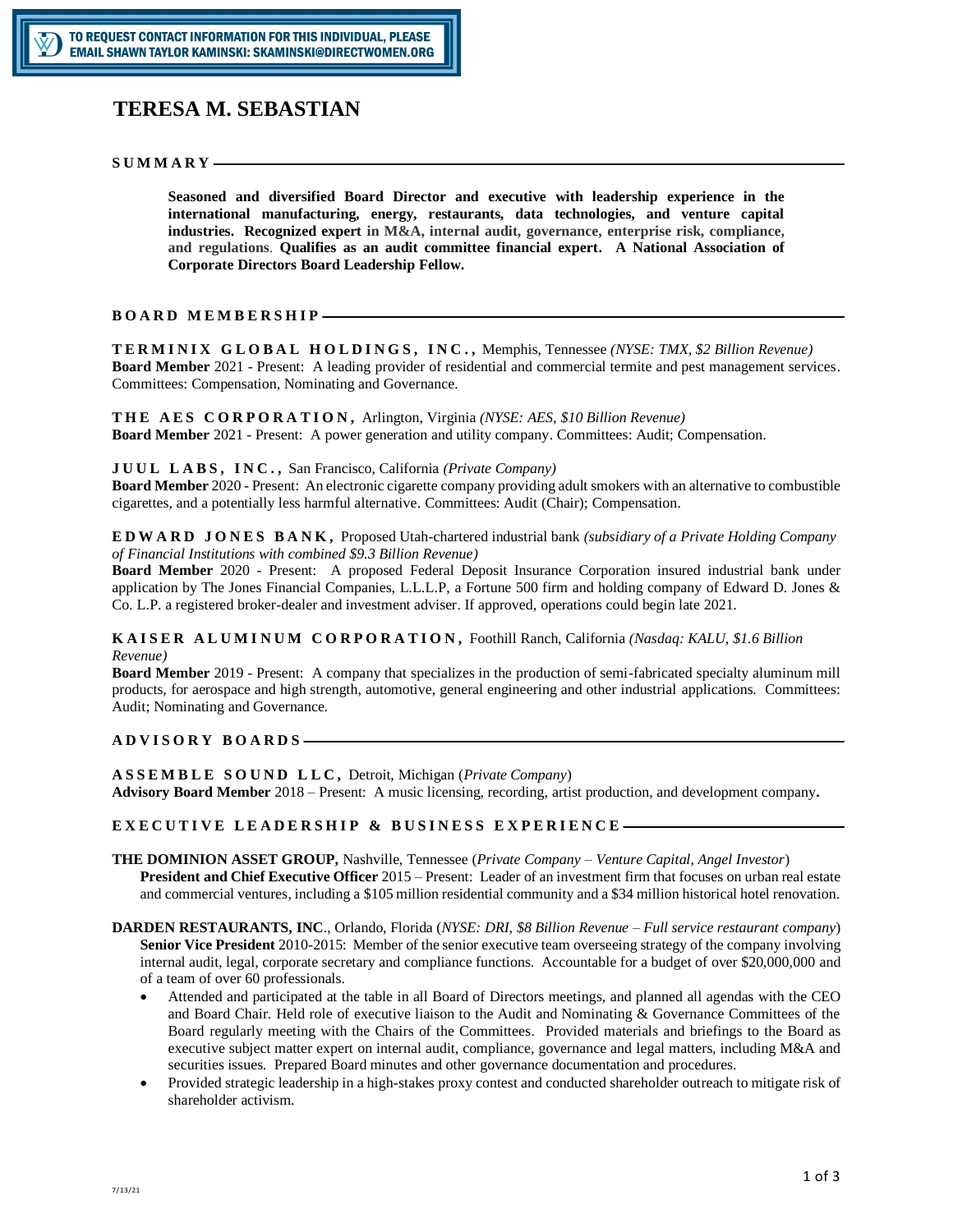- Participated in the creation and execution of a rapid growth strategy to acquire and integrate iconic restaurant brands, increasing total assets by 40% in four years.
- Gained keen insights into managing shareholder activism, negotiating with multiple activists, while negotiating the divestiture of the Company's leading restaurant brand, Red Lobster, a transaction the activists opposed.
- Created Darden's first enterprise risk management process.

**VEYANCE TECHNOLOGIES, INC**., Fairlawn, Ohio (*Private Company, \$2 Billion Revenue - Currently owned by ContiTech - Manufacturer and marketer of engineered rubber products)*

**Vice President** 2008-2010: Executive leader of all global legal matters, including corporate secretary, M&A, commercial, military contracting, and intellectual property matters /transactions, while supervising 20 professionals in the United States, South America, Europe, and China. Oversaw all governance and corporate secretary matters while providing advice and counsel to the Board of Directors.

- Attended and participated in all Board of Directors meetings, and planned agendas with the CEO. Provided materials and briefings to the Board as executive subject matter expert on governance and legal matters, including M&A. Prepared Board minutes and other governance documentation and procedures.
- Gained extensive experience in international acquisitions and joint ventures of manufacturing facilities through transactions in Brazil, China and North America.
- Led internal audit in conducting investigations in Brazil and China.
- Implemented the Company's first government contracting compliance program and undertook the structuring of an FDA and quality assurance risk mitigation process.
- Executive team in Lean Six Sigma operations strategy and rapid improvement events.
- Implemented creative cost savings and Lean initiatives to reduce legal vendor fees by 40 percent.

**INFORMATION RESOURCES, INC**., Chicago, Illinois(*Private Company, \$1 Billion Revenue – Provider of information, analytics and insights for consumer-packaged goods, retail and healthcare companies*)

**Senior Vice President** 2007: Executive leader for all global legal matters and transactions. Proactive in shaping strategy and evaluating new business opportunities.

## OTHER BUSINESS AND REGULATORY EXPERIENCE-

**DTE ENERGY COMPANY**, Detroit, Michigan, (*NYSE: DTE, \$13 Billion Revenue – Regulated electric and gas utility and other energy-related businesses*)

**Director and Asst. Corporate Secretary** 2001-2007: Served as leader on regulatory matters relating to finance, securities, and corporate governance. Attended and participated in all Audit and Nominating & Governance Committee meetings of the Board of Directors, including regular meetings directly with the Chairs of the Committees. Provided materials and briefings to the Board as subject matter expert on governance and legal matters, including M&A and securities issues. Reviewed Board minutes and prepared other governance documentation and procedures. Provided leadership to capital-raising efforts in public and private markets, averaging \$2,000,000,000 per year. Functioned as key member of corporate leadership team, advising board and executive management in takeover defense strategies. Led the Board of Directors to compliance with the Sarbanes-Oxley Act and ensured top-quartile governance ratings.

**CMS ENERGY CORPORATION**, Detroit, Michigan, (*NYSE: CMS, \$7 Billion Revenue – Regulated electric and gas utility and other energy-related businesses*)

**Manager** 1994-2001: Managed IPO preparation for global projects valued in excess of \$600,000,000. Provided materials to the Board of Directors as subject matter expert on governance, securities and M&A legal matters. Prepared governance documentation and procedures for the Board. Guided corporate finance and governance, SEC financial reporting, and commercial transactions. Negotiated M&A agreements, stock purchases, and letters of intent, and prepared documents for securities compliance. Prepared and negotiated international contracts for financing, workouts, joint ventures, and project developments in Equatorial Guinea, Thailand, Philippines, and Venezuela.

**SOMMERS SCHWARTZ**, Southfield, Michigan, (*Private – Provider of legal services*) **Associate Attorney** 1993-1994; **Law Clerk** 1991-1993: Securities fraud and commercial transactions/litigation.

**MICHIGAN CONSOLIDATED GAS CO.**, Detroit, Michigan, (*Currently owned by DTE Energy - NYSE: DTE, \$13 Billion Revenue – Public regulated electric and gas utility and other energy-related businesses)* **Financial Specialist** 1989-1990.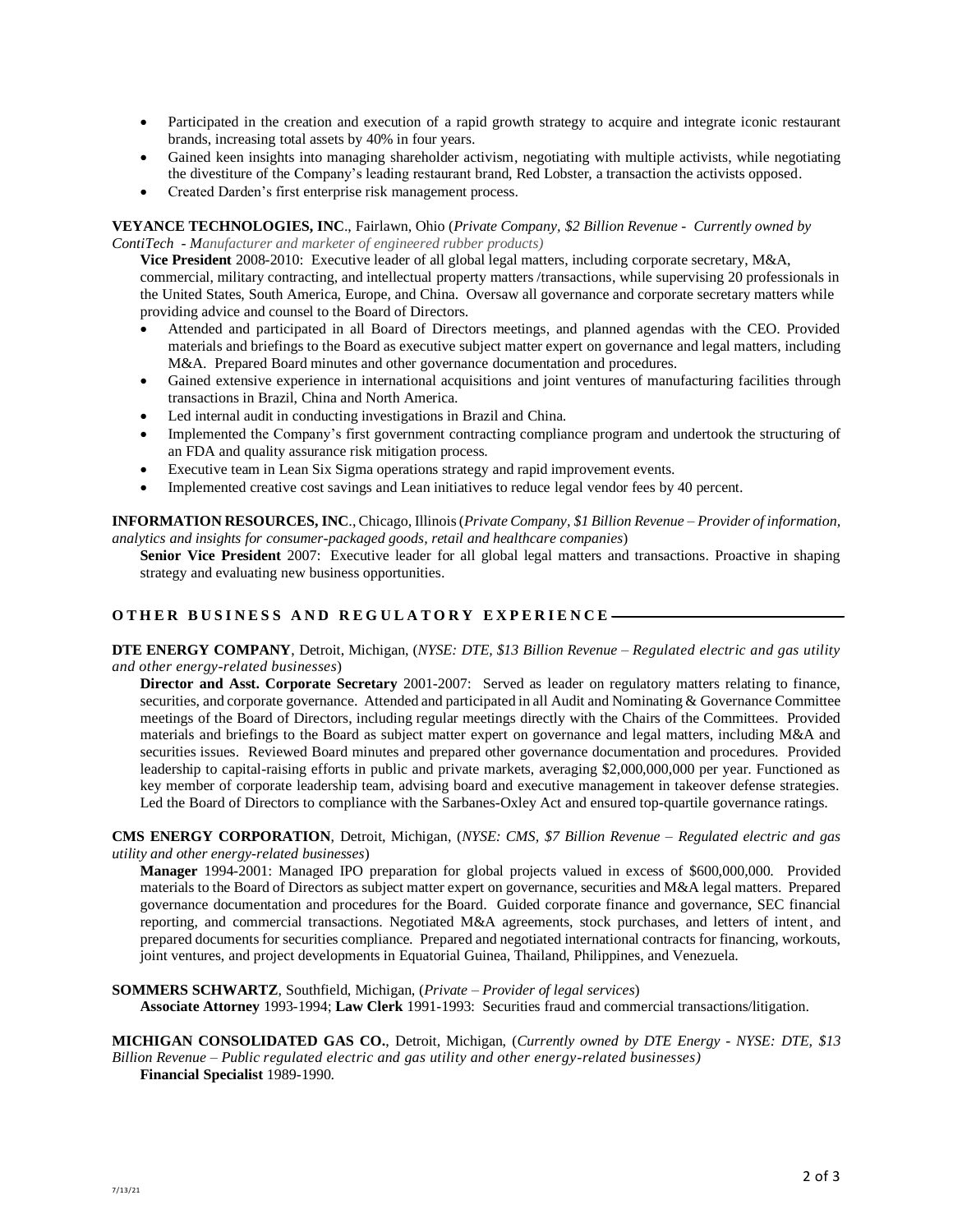**MORGAN STANLEY (**Formerly, Dean Witter Reynolds**)**, Southfield, Michigan, (*NYSE: MS, \$38 Billion Revenue – Global financial services firm*) **Account Executive** 1985-1988.

**BANK OF AMERICA (**Formerly, Barnett Banks of Florida**)**, Jacksonville, Florida, *(NYSE: BAC, \$87 Billion Revenue – Bank and financial holding company)* **Market Analyst** 1983-1984.